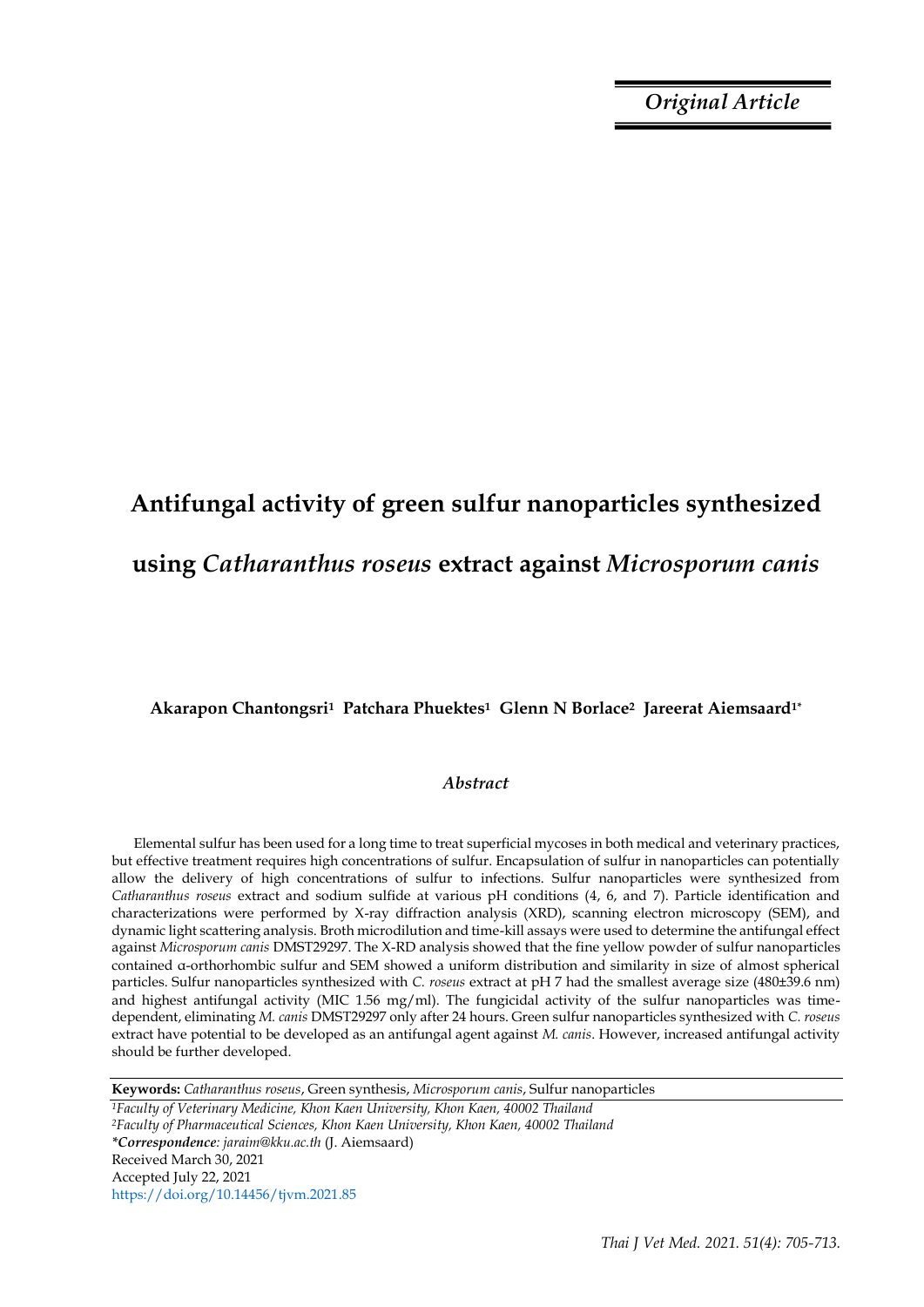#### *Introduction*

The fungus *Microsporum canis* is the most common causative pathogen of dermatophytosis in pets, which presents as alopecia, scales, crust, erythema, and papules on the face and skin (Khurana *et al.*, 2016; Pasquetti *et al.*, 2017). Topical treatment with azole antifungal drugs is used for the elimination of localized fungal infections in the epidermis and hair surface while ketoconazole, griseofulvin, and terbinafine have been shown to be effective in the treatment of generalized dermatophytosis (Moriello *et al.*, 2017; Abdalla, 2018). However, there can be side effects from long-term antifungal drug use in the treatment of multifocal or generalized infections such as allergies, liver and kidney toxicity, and skin irritation (Bossche *et al.*, 2003). In addition, many dermatophyte species are resistant to azole antifungal drugs leading to unsuccessful treatment outcomes and persistence of symptoms (Debnath *et al.*, 2016; Aneke *et al.*, 2018). Therefore, there is interest in sulfur topical drugs that are also effective against *M. canis*.

Elemental sulfur is a non-metal element that has been used for a long time to treat skin infections caused by bacteria, fungi, and parasites and is the active antimicrobial ingredient in numerous cosmetics such as soaps, creams, ointments, and lotions. While sulfur is generally non-toxic, exposure to high concentrations of sulfur can cause irritation. The development of nanoparticle formulations of sulfur can potentially increase the concentration of sulfur at the application site and reduce the problems of exposure (Boros *et al.*, 2010; Koch *et al.*, 2012; Gogoi *et al.*, 2013). Nanoparticlebased drug delivery systems are ideal for the treatment of infectious skin diseases due to their quantum-size properties that can enhance the physical, chemical, and pharmacological properties of encapsulated particles (Preprem *et al.*, 2012). Indeed, Massalimov *et al.* (2012) demonstrated that 25 nm sulfur nanoparticles were 4- 9 times more effective against *Penicillium notatum*, *Aspergillus niger*, and *Candida albicans* than 8 μm micronized sulfur particles.

There are many protocols that have been used to synthesize sulfur nanoparticles such as water-in-oil microemulsion methods, electrochemical methods, liquid-phase precipitation methods, and green synthesis methods (Shamsipur *et al.*, 2011; Soleimani *et al.*, 2013; Suleiman *et al.*, 2015). Green synthesis methods have certain advantages over other methods as they are generally not complicated or costly to perform and do not use toxic reagents that can contaminate the environment. Green synthesis methods use biomolecules such as proteins, enzymes, phenols, amines, and alkaloids from plants and microorganisms to produce stable nanoparticles (Kouzegaran and Farhadi, 2017). A report by Paralikar and Rai (2017) showed that sulfur nanoparticles derived from sodium polysulfide and *Azadirachta indica, Catharanthus roseus, Mangifera indica*, and *Polyalthia longifolia* plant extracts had a particle size of 70–80 nm and were effective against *Escherichia coli* and *Staphylococcus aureus*. Khairan *et al.* (2019) reported that *Allium sativum* extract could be used to synthesize sulfur nanoparticles that had antifungal activity against *C. albicans*. However, as there are no studies of

the anti-fungal effect of green sulfur nanoparticles on *M. canis*, we developed and synthesized a green sulfur nanoparticle using *C. roseus* extract, a herb that is readily available in Thailand, and tested it for antifungal activity against *M. canis* DMST29297.

#### *Materials and Methods*

*Microbial strains and culture conditions***:** *M. canis* DMST29297 was obtained from the Department of Medical Sciences, Thailand and maintained at 4ºC on Sabouraud dextrose agar (SDA, Becton Dickinson, France). Before use, *M. canis* colonies were transferred to fresh SDA and incubated at 30ºC for 14 days. Fungal suspensions were prepared by adding 10 ml of Sabouraud dextrose broth (SDB, Becton Dickinson, France) containing 100 µl of polysorbate 20 (Asia Pacific Specialty Chemicals, Australia). Then, fungal hyphae and conidia were collected with a triangle shaped glass rod spreader. The fungal inocula were adjusted to 1x10<sup>4</sup> CFU/ml and quantified by aerobic plate count technique (Clinical and Laboratory Standard Institute, 2008).

*Plant materials and extraction method***:** Fresh, mature leaves of *C. roseus* were collected from the herb garden of the Pharmacology and Toxicology Laboratory, Faculty of Veterinary Medicine, Khon Kaen University, Thailand. They were washed with water several times to remove dust particles, then dried and finely ground. The *C. roseus* extract was prepared by boiling 10 g of leaf powder in 100 ml of distilled water at 90-100ºC for 20 min and allowed to cool at room temperature before filtering through Whatman filter paper no.1. The filtrate was centrifuged at  $170 \times g$  for 5 min and the supernatant was used for the synthesis of sulfur nanoparticles.

*Synthesis of sulfur nanoparticles***:** The synthesis was performed according to the method previously described by Paralikar and Rai (2017), with some modifications. Briefly, finely ground sulfur powder (Daejung chemical & materials Co. Ltd., Korea) was mixed with 1M sodium sulfide (Loba chemie Pvt. Ltd., India) and boiled at 100°C with stirring until the solution became the red/orange color of sodium polysulfide. This solution was mixed with *C. roseus* extract at a ratio of 1:4 and stirred until homogeneous. Then sulfuric acid was added drop by drop to precipitate sulfur nanoparticles with volumes of 2-5 ml giving pH values of 4, 6, and 7. The solutions were centrifuged at  $1,860 \times g$  for 45 min. The obtained material was measured by observing precipitate particles separated from the supernatant indicating the formation of sulfur particles. The nanoparticle precipitates were washed with distilled water and absolute alcohol, followed by freeze drying (Coolsafe 110-4 and CryoSafe 18-50, Scanvac, Denmark). Sulfur nanoparticles synthesized without the addition of plant extract (pH 7) were used as control. The macroscopic appearances, color and homogeneity of the obtained powder were recorded.

*Scanning electron microscope (SEM) analysis***:** To investigate the morphology of the synthesized sulfur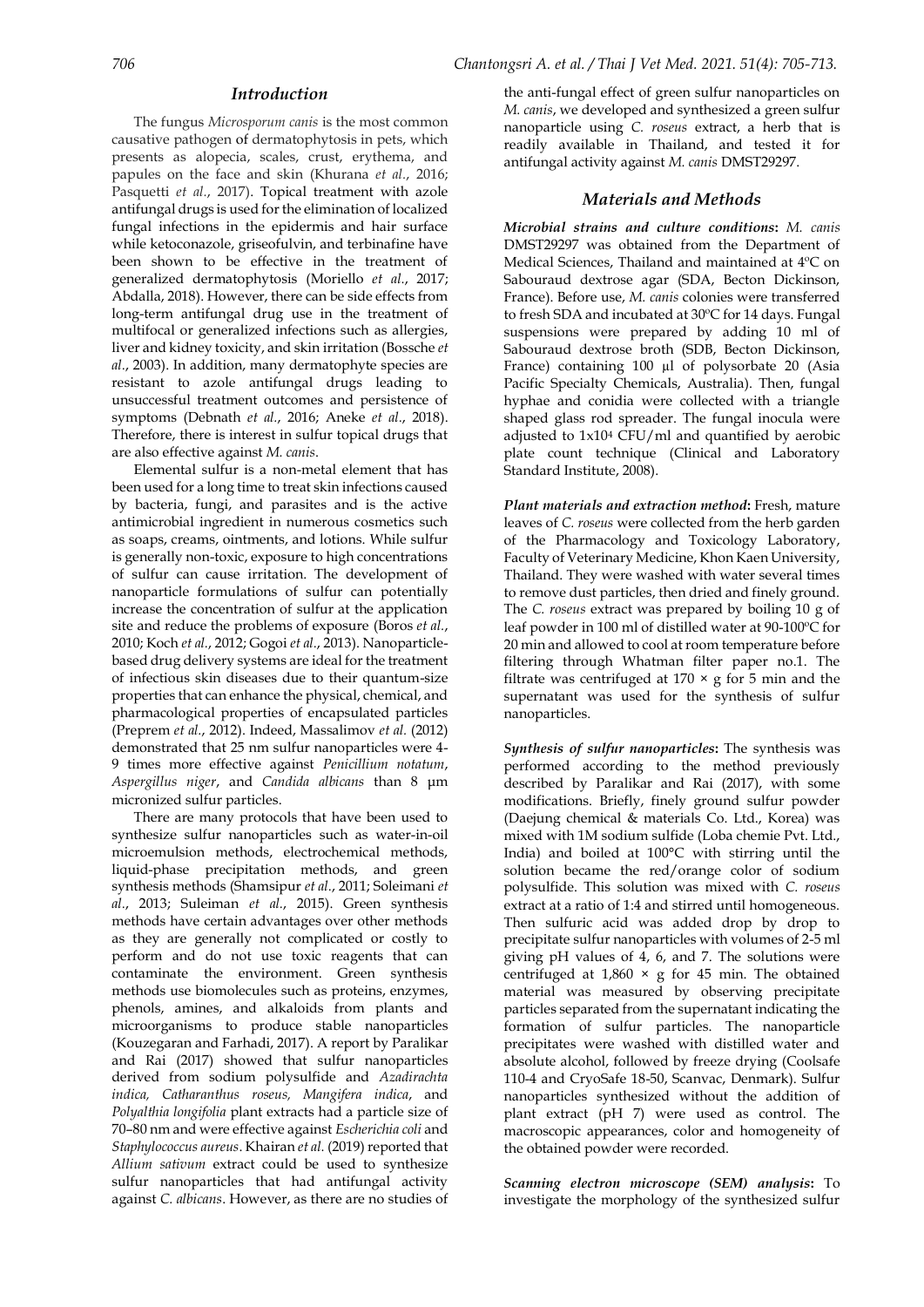nanoparticles, SEM analysis was performed using a JSM-IT200 InTouchScope™ from JEOL, USA set at a power of 15 kV and magnification of 750-10,000 times (Khairan *et al.*, 2019).

*X-ray diffraction (XRD) analysis***:** Particle identification by XRD measurements were carried out using a Philips PW 1830 at 2θ angle in the range 20–80° using Cu Kα1 radiation, wavelength (λ)  $1.54060$  Å, power of 40 kV and 30 mA, angular range  $20^{\circ} \le 2\theta \le$ 60° step, size 0.02° (counting time one second per step) (Khairan *et al.*, 2019).

*Dynamic light scattering (DLS) analysis***:** A zetasizer (Malvern, Zetasizer Nano ZS, England) was used for determining the particle size distribution by DLS technique. The means of DLS was measured in the range of 0.1–1000 μm (Paralikar and Rai, 2017).

*Broth microdilution test***:** Antifungal activity of the sulfur nanoparticles was determined using the broth microdilution method according to Clinical and Laboratory Standard Institute (2008) guidelines, with some modifications. Synthesized sulfur nanoparticles were diluted with 2% v/v xylene in distilled water to achieve a concentration of 200 mg/ml. Serial 2-fold dilution of sulfur nanoparticles was carried out with SDB in 96-well round-bottom microtiter plates (Corning Incorporated, USA) and 50 µl of fungal suspension was added to wells. The well which contains SDB and fungal suspension was considered as positive growth control, while the well containing only SDB was used as negative growth control. The final concentrations of sulfur nanoparticles were 50.000-0.098 mg/ml. The 2% v/v xylene in distilled water was used as diluent control. The plates were incubated at 30ºC for 72-96 h. The minimal inhibitory concentration (MIC) was considered as the lowest concentration of antifungal agents that inhibited visible growth of tested fungus. The mixture of no visible growth wells was transferred to SDA and incubated at 30ºC for 72-96 h. The minimum fungicidal concentration (MFC) was determined from the lowest concentration of antifungal agents that inhibited growth on SDA. Ketoconazole was used as antifungal controls. All tests were performed in triplicate.

*Time-kill test***:** The time-kill assay was performed according to the method previously described by Aiemsaard *et al.* (2020). Briefly, 100 µl of *M. canis* suspension (104-10<sup>5</sup> CFU/ml) was mixed with 900  $\mu$ l of sulfur nanoparticle suspension (in distilled water) to give final concentrations of 1, 5, and 10 times MIC in 1,000 µl. After incubation for 15 and 30 min, 1, 3, 6, 12, and 24 h at 30 °C, a 100 µl sample was serially 10-fold diluted with 0.89% sodium chloride solution and 100 µl of dilutions 10-1 to 10-4 was inoculated onto SDA. After incubation at 30ºC for 72-96 h, the colonies of visible growth of tested fungus were counted and recorded. Each experiment was performed in triplicate.

*Statistical analysis***:** The normality of the data was assessed by the Shapiro-Wilk test. The differences in particle size between synthesis condition were tested

with one-way ANOVA. The *P*-value < 0.05 indicated statistical significance. All tests employed Statistics Package for the Social Sciences (SPSS) software for windows 10 (version 19.0, SPSS Statistics; USA, KKU licenses).

#### *Results*

There was no difference in the macroscopic appearance of green sulfur nanoparticles synthesized using *C. roseus* extract at each pH condition or synthesized without plant extract, all sulfur nanoparticles appeared as a fine yellow powder. The SEM analysis (Fig. 1) shows that green sulfur nanoparticles synthesized with *C. roseus* extract had a uniform size, shape and distribution. In contrast, the sulfur nanoparticles synthesized without plant extract were a range of sizes and had coalesced to form large aggregates.

The X-RD analyses (Fig 2.) of sulfur nanoparticles synthesized under all conditions show the same diffraction peaks, which are well-matched with the standard pattern of orthorhombic phase sulfur from the Joint Committee on Powder Diffraction Standards (JCPDS no. 08-0247). All results exhibit the same maximum of Bragg reflection at 2θ indicating the sulfur nanoparticles were crystalline in nature (Fig. 2). The analyzed particles showed X-RD peaks at 21.31°, 22.44°, 23.12°°, 23.14°, 25.90°, 26.30°, and 27.78°. The DLS analysis revealed that pH affected the size distribution (Fig. 3) and mean particle size (Table 1) of sulfur nanoparticles synthesized using *C. roseus* extract. The control sulfur nanoparticles synthesized at pH 7 in the absence of *C. roseus* extract had a mean particle size of 690±157.9 nm. With the addition of *C. roseus* extract, the mean particle size was 784±78.9 nm at pH 4 and  $655\pm107.0$  nm at pH 6. At pH 7 the mean particle size of the nanoparticles synthesized with *C. roseus* extract was 480±39.6 nm, significantly smaller than for the other preparations (*P*<0.05) (Table 1).

The antifungal efficacy of sulfur nanoparticles against *M. canis* DMST29297 is shown in Table 2. The results demonstrated that green sulfur nanoparticles synthesized using *C. roseus* extract at pH 7 had the highest antifungal activity with MIC and MFC values of 1.56 and 6.25 mg/ml, respectively, followed by the nanoparticles synthesized using *C. roseus* extract at pH 6 and 4 (MIC values of 6.25 and 12.50 mg/ml, respectively). The sulfur nanoparticles synthesized without *C. roseus* extract showed no antifungal effects, with MIC and MFC above the range of tested concentrations (MIC>50.00 mg/ml). The internal antifungal control, ketoconazole, had MIC and MFC values of 0.00012 and 0.00025 mg/ml, respectively.

Time-kill tests were performed at 1, 5, and 10-times the MIC for each of the *C. roseus* green sulfur nanoparticle preparations. That is 12.50, 62.50, and 125.00 mg/ml for pH 4, 6.25, 31.25, and 62.50 mg/ml for pH 6, and 1.56, 7.80, and 15.60 mg/ml for pH 7. Fig. 4 shows the time-kill kinetics. No substantial differences in killing efficacy were observed between the different MIC concentrations for each sulfur nanoparticle preparation although the 10-times MIC nanoparticles synthesized at each pH condition had a slightly higher fungal eradication effect compared to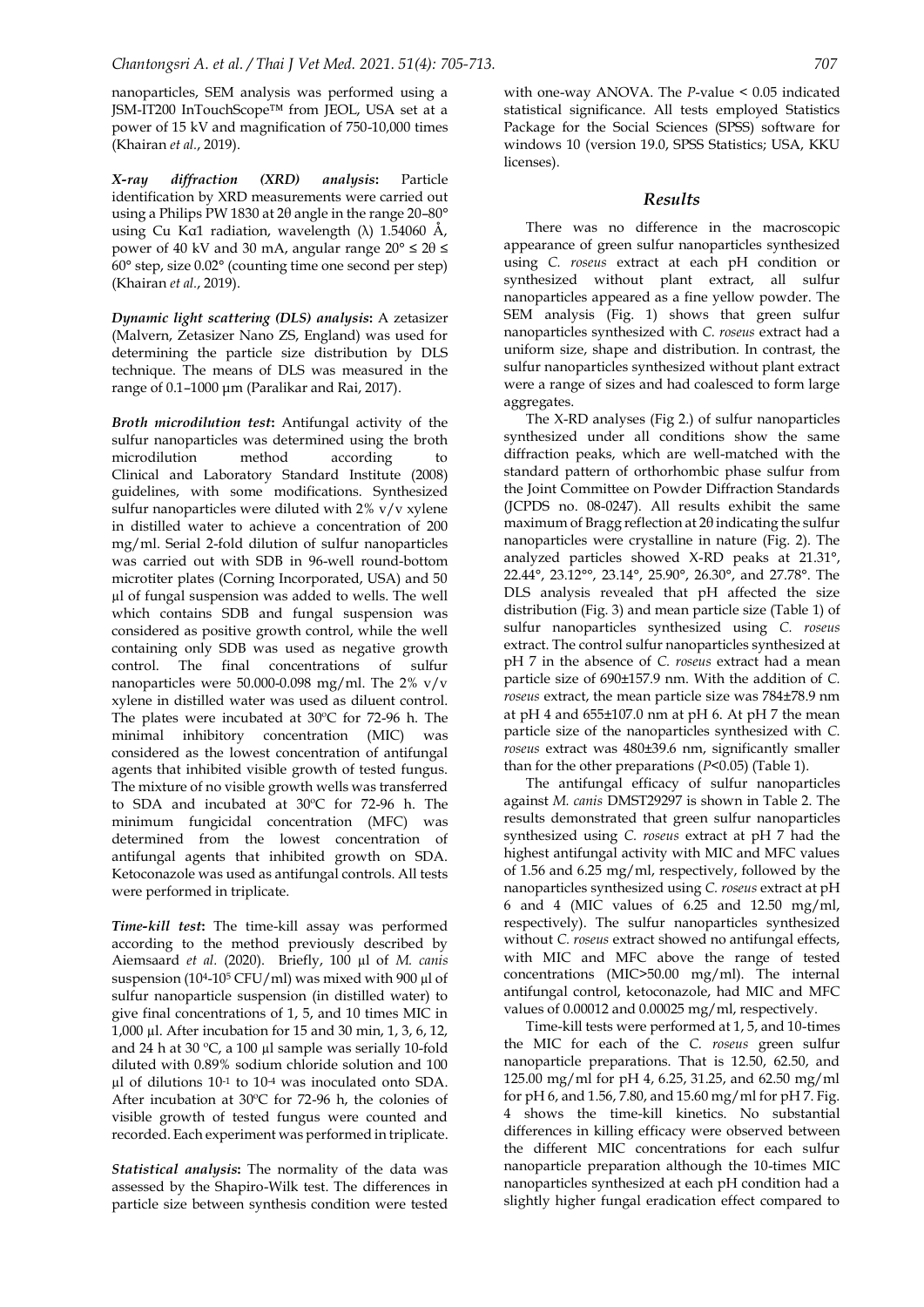the 1-times and 5-times MIC. From 15 min to 3 h there was a  $1.87$  to  $2.30$ -log<sub>10</sub> reduction in the number of viable fungal cells for all preparations, while only the10-times MIC of sulfur nanoparticles synthesized at

pH 7 showed a 3-log<sub>10</sub> reduction (99.9% killing), which was at 12 h. After 24 h, all treatments had eradicated more than 99.999% of the fungal cells (5-log10 reduction).







**Figure 2** The X-RD pattern of sulfur nanoparticles synthesized from sodium sulfide with *C. roseus* extract at pH 7 (A) compared with orthorhombic phase sulfur (JCPDS no. 08-0247) (B).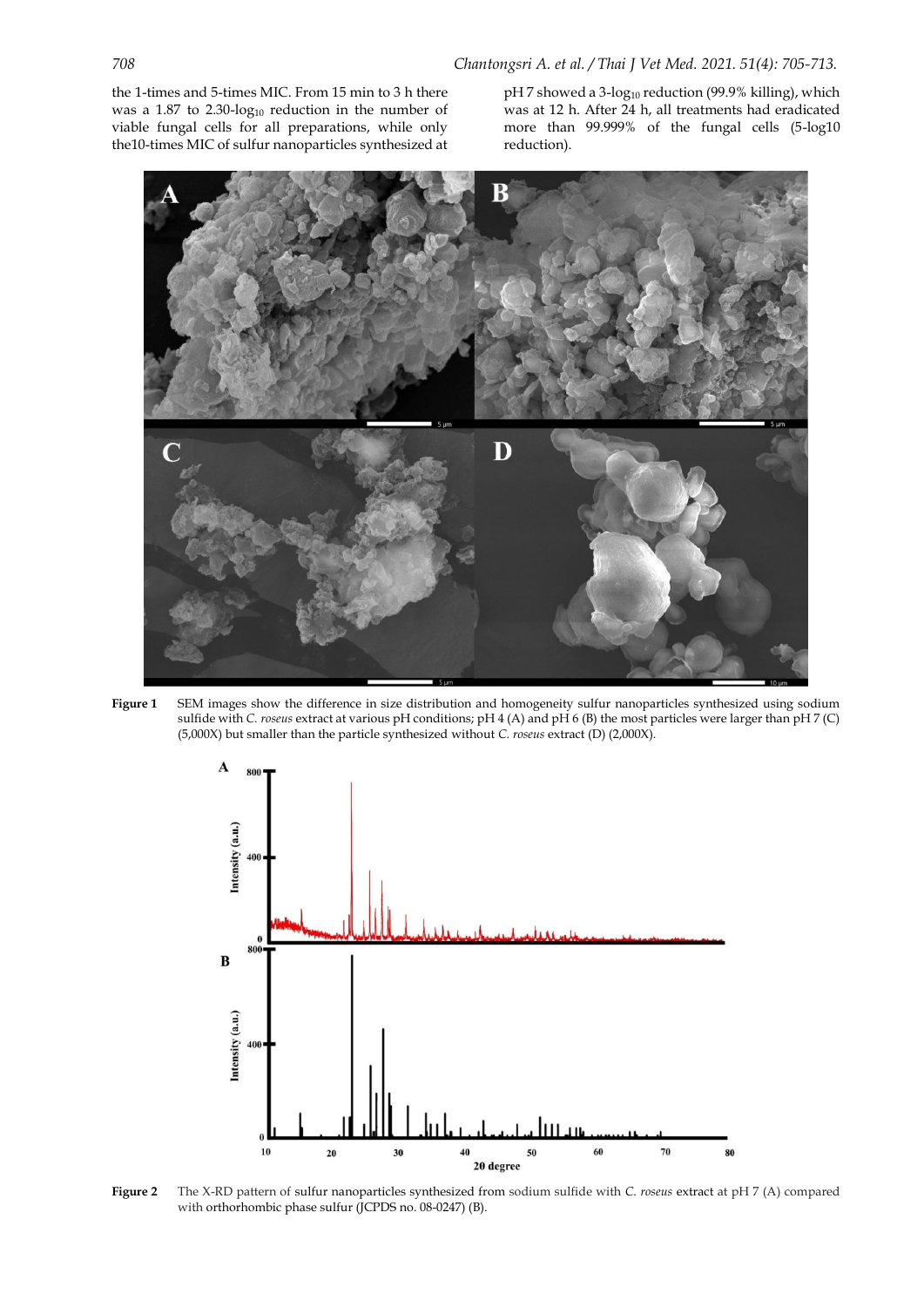

- **Figure 3** Particle size distribution analysis obtained from DLS. Sulfur synthesized from sodium sulfide with *C. roseus* extract at pH 4 (A), pH 6 (B), pH 7 (C), and without *C. roseus* extract (D).
- **Table 1** Particle size analysis of sulfur nanoparticles synthesized from sodium sulfide and *Catharanthus roseus* extract at various pH conditions.

|                                                                                     |                                                | Particle size (nm)                                         |  |
|-------------------------------------------------------------------------------------|------------------------------------------------|------------------------------------------------------------|--|
| Synthesis conditions                                                                | Range                                          | Average                                                    |  |
| pH 4 with <i>C. roseus</i> extract                                                  | 510-820                                        | 784.7±97.8ª                                                |  |
| pH 6 with C. roseus extract                                                         | 400-815                                        | $655.0 \pm 107.1$ <sup>a</sup>                             |  |
| pH 7 with C. roseus extract                                                         | 295-490                                        | $480.3 \pm 39.6$                                           |  |
| pH7                                                                                 | 400-1.100                                      | $690.3 \pm 157.9$ <sup>a</sup>                             |  |
| <b>COLLECT</b><br>$\cdots$<br>$. \cap T$<br>$\cdots$<br>$\sim$ 1<br>$\sim$ $\sim$ 1 | $\epsilon$ $\alpha$ $\alpha$ $\alpha$ $\alpha$ | $\cdot$ $\cdot$ $\cdot$ $\cdot$<br>$\cdots$<br>$\sim$<br>. |  |

The averages represent the mean±SD of particles within the size range of 0.1-1,100 μm obtained from 3 replicates with 10 measurements each. Different superscript letters within a column indicate statistically significant differences (*P*<0.05).

**Table 2** Susceptibility of *Microsporum canis* DMST29297 to sulfur nanoparticles synthesized from sodium sulfide and *Catharanthus roseus* extract at various pH conditions.

| Sulfur nanoparticles        | $MIC$ (mg/ml) | $MFC$ (mg/ml) |
|-----------------------------|---------------|---------------|
| pH 4 with C. roseus extract | 12.50         | 12.50         |
| pH 6 with C. roseus extract | 6.25          | 6.25          |
| pH 7 with C. roseus extract | 1.56          | 6.25          |
| pH7                         | >50.00        | >50.00        |
| Ketoconazole                | 0.00012       | 0.00025       |

Values represent the statistical mode of minimum inhibitory concentration (MIC) and minimum fungicidal concentration (MFC) collected from triplicate experiments.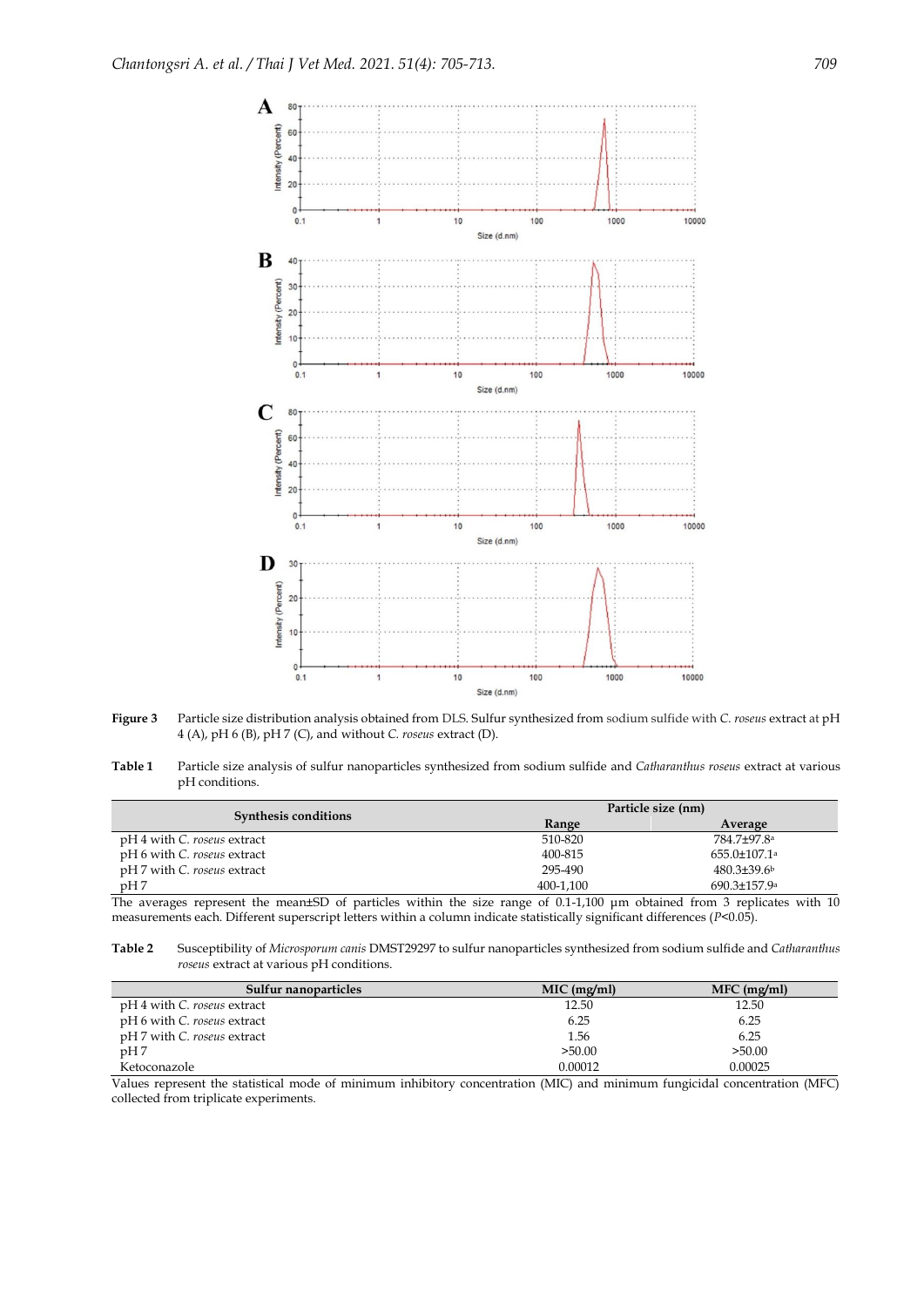

**Figure 4** Time-kill kinetics of green sulfur nanoparticles synthesized using sodium sulfide with *C. roseus* extract at various pH conditions against *M. canis* DMST29297. Particles from pH 4; 1xMIC=12.50 mg/ml, 5xMIC=62.50 mg/ml, and 10xMIC=125.00 mg/ml (A). Particles from pH 6; 1xMIC=6.25 mg/ml, 5xMIC=31.25 mg/ml, and 10xMIC=62.50 mg/ml (B). Particles from pH 7; 1xMIC=1.56 mg/ml, 5xMIC=7.80 mg/ml, and 10xMIC=15.60 mg/ml (C). Values represent the means of triplicate experiments with error bars (SD).

### *Discussion*

The green synthesis of sulfur nanoparticles from sodium sulfide with an aqueous extract of *C. roseus* leaves yielded a fine yellow powder made up of a homogenous mixture of spherical particles when observed under SEM. This is consistent with a recent report that used a different leaf extract (from *Rosmarinus officinalis*) and precursor (sodium thiosulphate) to synthesize sulfur nanoparticles (Al Banna *et al.*, 2020). In the current study, the size distribution of the green sulfur nanoparticles was pH

dependent, with a smaller average particle size and a narrower range of sizes for sulfur nanoparticles synthesized at pH 7 compared to pH 4 and 6. However, sulfur nanoparticles synthesized without the addition of *C. roseus* extract at pH 7 tended to be larger on average and clumped together to generate a heterogenous mixture of particle sizes. The average particle sizes in this study were higher than the 129.6±15.2 nm reported in a recent study using the same sodium sulfide precursor with a chitosan bioreactor (Saedi *et al.*, 2020) and the 78 nm reported by Khairan *et al.* (2019) who used sodium thiosulfate with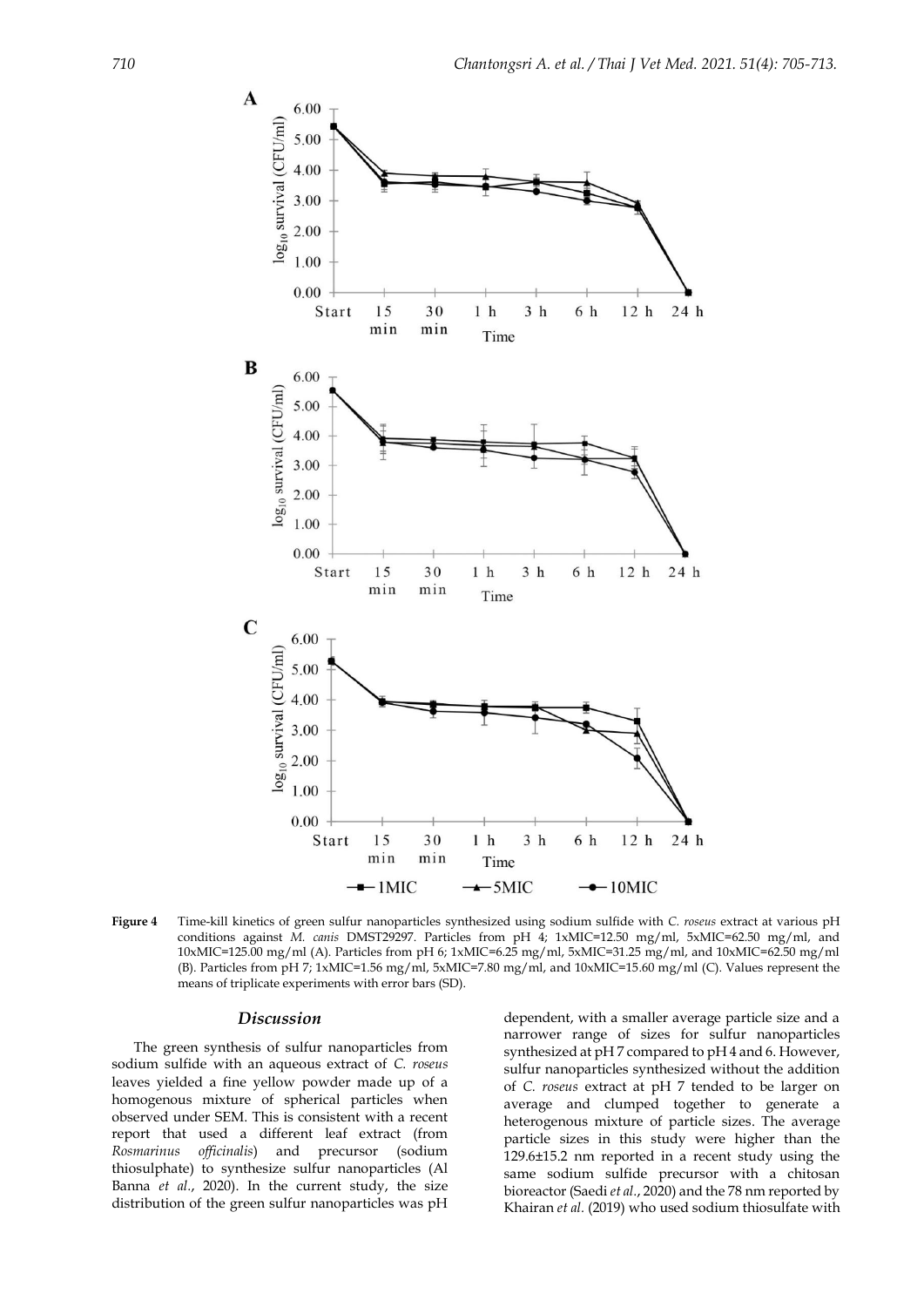garlic extract (*A. sativum*). According to a study by Soni and Prakash (2011), the pH, temperature, reaction time, reagent concentration, and reagents used can all have an effect on the size and shape of the particles generated, with pH and temperature being most important. The smaller size distribution ranges seen with the addition of *C. roseus* extract suggests that *C. roseus* constituents support the synthetic process to decrease average particle size and improve size distribution. *C. roseus* leaves are rich in phytochemicals such as alkaloids, phenolic compounds, flavonoids, saponins, and tannins that can act as a bioreactor to reduce sulfur ions and then act together with inorganic acids for nucleation with sulfur ions to form stable nanoparticles with a narrow size distribution (Al Banna *et al.*, 2020).

X-RD analysis was performed to identify the structure of sulfur nanoparticles based on the comparison of the interatomic-distance characteristics of the condensed matter to the patterns of reference databases. The diffraction peak positions of the synthetic green sulfur nanoparticles were compatible with standardized α-orthorhombic sulfur phase diffraction  $(a-S_8)$  according to JCPDS no. 08247. This phase of sulfur is stable at room pressure and temperature. In the orthorhombic allotrope, the S8 rings are arranged in two layers, each perpendicular to the crystal c axis forming a so-called "crankshaft structure". Another common sulfur structure, βmonoclinic sulfur, consists of S8 rings in two kinds of positions that form the ordered skeleton of the crystal. Both the α-orthorhombic and β-monoclinic sulfur are based on S8 molecular units and α-S8 can transform to monoclinic reversibly (Crapanzano, 2008). The S8 αorthorhombic sulfur structure obtained in our study is consistent with orthorhombic α-sulfur structures generated in previous research by Tripathi *et al.* (2018) using sodium thiosulphate and *Ficus bengalensis* extract, Paralikar and Rai (2017) who used sodium sulfide with four plant extracts (*A. indica*, *C. roseus*, *M. indica*, and *P. longifolia*) and Suleiman *et al.* (2015) who used sodium thiosulphate and tetraoctylammonium bromide (an ionic stabilizer). The α-orthorhombic sulfur is the most common form of sulfur in nature since it is stable at normal temperature and atmospheric pressure conditions. (Crapanzano, 2008). As this sulfur is more stable than other forms, it is widely used in many industries especially agriculture and medicine. It has the advantage in antimicrobial efficacy over micron-sized elemental sulfur and against, which effective against both the conventionally elemental sulfur-resistant and elemental sulfur-susceptible fungi and bacteria (Roy Choudhury *et al*., 2013).

The broth microdilution results revealed that the MIC of ketoconazole (control) on the tested fungal strain was in accordance with the Clinical and Laboratory Standard Institute (2008) which recommended MIC rang of azole antifungal drugs for dermatophytes for broth dilution procedures were 0.00003-0.00025 mg/ml. Green sulfur nanoparticles generated with *C. roseus* extract had at least 4-32 times more anti-*M. canis* DMST29297 activity than sulfur nanoparticles synthesized without *C. roseus* extract. Thus, the antifungal activity was related to particle size

in which green sulfur nanoparticles synthesized at pH 7 had the lowest particle size and showed the highest antifungal efficacy. These results substantiate that appropriate control of pH during the synthetic processes is necessary for good particle characteristics and efficacy. No previous study has investigated the activity of sulfur nanoparticles against *M. canis*, but some reports have shown antimicrobial effects of sulfur nanoparticles against other fungi and some bacterial strains. Saedi *et al.* (2020) reported that sulfur nanoparticles synthesized from sodium sulfide with chitosan had antifungal activity against *Aspergillus flavus* ATCC22546 and *C. albicans* ATCC18804, and antibacterial activity against *S. aureus* ATCC13565 and *Listeria monocytogenes* ATCC15313. Paralikar and Rai (2017) reported that sulfur nanoparticles from sodium thiosulfate and *C. roseus* extract had activity against *E. coli* ATCC14948 and *S. aureus* ATCC33591.

The time-kill assay of sulfur nanoparticles synthesized using *C. roseus* extract showed timedependent fungicidal activity. The increase of sulfur nanoparticle concentration to 10 times its MIC had a minimal effect on eradication rate. These results are in accordance with a recent study that showed a timedependent antimicrobial effect of sulfur nanoparticles synthesized from sodium thiosulfate with chitosan against *S. aureus* ATCC13565, *E. coli* ATCC11234, *C. albicans* ATCC18804, and *A. flavus* ATCC22546 (Kim *et al.*, 2020). In contrast, Paralikar and Rai (2017) reported that the antibacterial activity of sulfur nanoparticles synthesized with *C. roseus* leaf extract was time- and dose-dependent against *S. aureus* ATCC33591 and *E. coli* ATCC14948. Previously, plant extracts have been shown to improve the dispersion and antimicrobial activity of sulfur nanoparticles (Preprem *et al.*, 2012). The antifungal effects of the sulfur nanoparticles used in the current study may have been enhanced by the *C. roseus* extract supporting an increase in the surface/volume ratio of the sulfur nanoparticle providing an increased contact area between the surface of the sulfur nanoparticles and the organelles of fungal cells. This report did not study the antimicrobial activity of the herbal extract alone as a control group, as at the final process of the synthesis, the obtained particles were washed several times with distilled water and absolute alcohol to remove any residual biomolecules and herbal extracts. Therefore, the antifungal effect of the particles may not be directly derived from the herbal extracts, but only from synthetic green sulfur nanoparticles. Several previous studies were indicated that green sulfur nanoparticles affect the biological molecules of microbial cells, especially membrane bound organelles by causing membrane rupture and lysis. Roy Choudhury *et al.* (2012) reported that one fungicidal mechanism of sulfur nanoparticles was to target cell membranes by reducing the total lipid content in the cell, and Paralikar and Rai (2017) demonstrated that sulfur nanoparticles destabilized the microbial membrane by changing the membrane zeta potential. In addition, a report of Roy Choudhury *et al.* (2013) also demonstrated that the antifungal activity of sulfur nanoparticles correlated to the small particle size and their ability to pervade the microbial cell wall. Fungal cells treated with the particles showed significant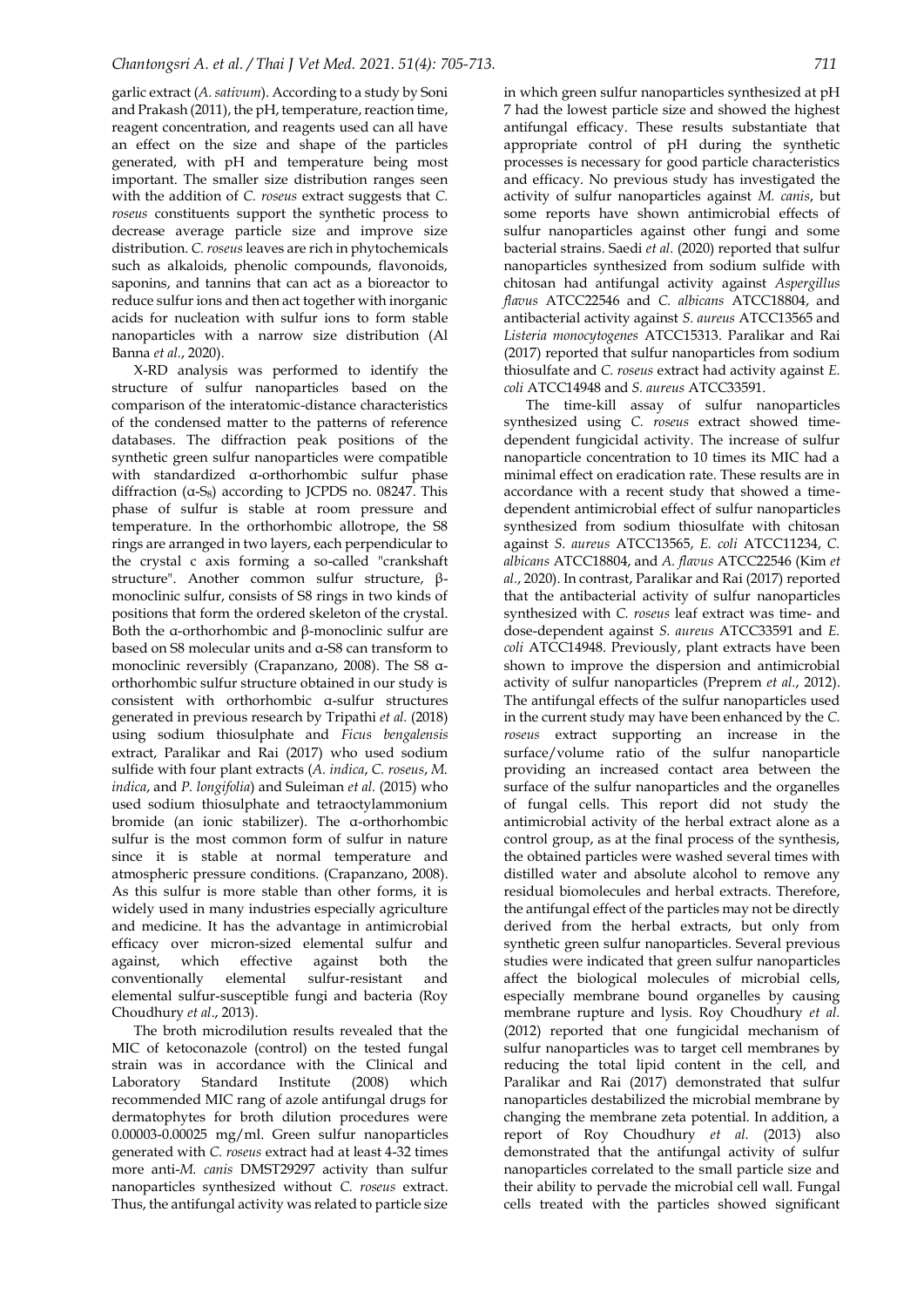deformities on the cell surfaces and suppressed mitochondrial enzymes involved in cellular respiration and oxidative phosphorylation.

In conclusion, nanoscale sulfur particles were successfully obtained from a green synthetic method using sodium sulfide, sulfuric acid and an aqueous extract of *C. roseus* leaves and conducting the synthesis at pH 7 generated sulfur nanoparticles with the smallest average particle size and highest anti-*M. canis* DMST29297 activity. The time-kill kinetics demonstrated that the fungicidal activity was timedependent. These effects should be further investigated *in vivo* for development as a drug formulation for treating dermatophyte infections in dogs.

#### *Acknowledgements*

This work was supported by the Faculty of Veterinary Medicine, Khon Kaen University.

#### *References*

- Abdalla WG 2018. An over view of canine dermatophytosis. South Asian J Res Microbiol. 2: 1- 16.
- Aiemsaard J, Kamollerd C, Butudom P, Worawong K and Thongkham E 2020. *In vitro* biological activities of clove essential oil formulations against *Microsporum gallinae* ATCC 90749. ScienceAsia. 46: 650-656.
- Al Banna LS, Salem NM, Jaleel GA and Awwad AM 2020. Green synthesis of sulfur nanoparticles using *Rosmarinus officinalis* leaves extract and nematicidal activity against *Meloidogyne javanica*. Chemistry International 6: 137-143.
- Aneke CI, Otranto D and Cafarchia C 2018. Therapy and antifungal susceptibility profile of *Microsporum canis*. J Fungi. 4: 107.
- Boros È, Earle MJ, Gîlea MA, Metlen A, Mudring A-V, Rieger F*, et al.* 2010. On the dissolution of non metallic solid elements (sulfur, selenium, tellurium and phosphorus) in ionic liquids. Chem Commun. 46: 716-718.
- Bossche HV, Engelen M and Rochette F 2003. Antifungal agents of use in animal health – chemical, biochemical and pharmacological aspects. J Vet Pharmacol Ther. 26: 5-29.
- Roy Choudhury S, Ghosh M and Goswami A 2012. Inhibitory effects of sulfur nanoparticles on membrane lipids of *Aspergillus niger*: a novel route of fungistasis. Curr Microbiol. 65: 91-97.
- Roy Choudhury S, Mandal A, Ghosh M, Basu S, Chakravorty C and Goswami A 2013. Investigation of antimicrobial physiology of orthorhombic and monoclinic nanoallotropes of sulfur at the interface of transcriptome and metabolome. Appl Microbiol Biotechnol. 97: 5965-5978.
- Clinical and Laboratory Standard Institute 2008. Reference method for broth dilution antifungal susceptibility testing of filamentous fungi; approved standard-second edition. CLSI document M38-A2. Pennsylvania: Clinical and Laboratory Standard Institute.
- Crapanzano L 2008. Polymorphism of sulfur: structural and dynamical aspects. Ph. D. [dissertation]. Grenoble: Joseph Fourier University.
- Debnath C, Mitra T, Kumar A and Samanta I 2016. Detection of dermatophytes in healthy companion dogs and cats in eastern India. Iran J Vet Res. 17: 20- 24.
- Gogoi R, Singh PK, Kumar R, Nair KK, Alam I, Srivastava C*, et al.* 2013. Suitability of nano sulphur for biorational management of powdery mildew of Okra (*Abelmoschus esculentus* Moench) caused by *Erysiphe cichoracearum*. J Plant Pathol Microb. 4: 1000171.
- Khairan K, Zahraturriaz and Jalil Z 2019. Green synthesis of sulphur nanoparticles using aqueous garlic extract (*Allium sativum*). Rasayan J Chem. 12: 50-57.
- Khurana R, Kumar T, Agnihotri D and Sindhu N 2016. Dermatological disorders in canines a detailed epidemiological study. Haryana Vet. 55: 97-99.
- Kim YH, Kim GH, Yoon KS, Shankar S and Rhim J 2020. Comparative antibacterial and antifungal activities of sulfur nanoparticles capped with chitosan. Microb Pathog. 144: 104178.
- Koch SN, Torres SMF and Plumb DC 2012. Canine and Feline Dermatology Drug Handbook. Pondicherry: Wiley-Blackwell.
- Kouzegaran VJ and Farhadi K 2017. Green synthesis of sulphur nanoparticles assisted by a herbal surfactant in aqueous solutions. Micro and Nano Letters. 12: 329-334.
- Massalimov IA, Medvedev UA, Zaynitdinova RM, Aynitdinova RM, Mufazalova NA and Mustafin AG 2012. Assessment of antifungal activity of micronized and nanosized elemental sulfur. Nanosci Nanotechnol. 3: 55-58.
- Moriello KA, Coyner K, Paterson S and Mignon B 2017. Diagnosis and treatment of dermatophytosis in dogs and cats. Vet Dermatol. 28: 266–e268.
- Paralikar P and Rai M 2017. Bio inspired synthesis of sulphur nanoparticles using leaf extract of four medicinal plants with special reference to their antibacterial activity. IET Nanobiotechnol. 12: 25- 31.
- Pasquetti M, Min ARM, Scacchetti S, Dogliero A and Peano A 2017. Infection by *Microsporum canis* in paediatric patients: a veterinary perspective. Veterinary Sciences. 4: 46.
- Preprem A, Damrongrungreung T and Mahakunakorn P 2012. Nanotechnology and Health. Khon Kaen: Khon Kaen University.
- Saedi S, Shokri M and Rhim J-W 2020. Antimicrobial activity of sulfur nanoparticles: effect of preparation methods. Arab J Chem. 13: 6580-6588.
- Shamsipur M, Pourmortazavi SM, Roushani M, Kohsari I and Hajimirsadeghi SS 2011. Novel approach for electrochemical preparation of sulfur nanoparticles. Microchimica Acta. 173: 445-451.
- Soleimani M, Aflatouni F and Khani A 2013. A new and simple method for sulfur nanoparticles synthesis. Colloid Journal. 112-116.
- Soni N and Prakash S 2011. Factors affecting the geometry of silver nanoparticles synthesis in *Chrysosporium tropicum* and *Fusarium oxysporum*. Am J Nanotech. 2: 112-121.